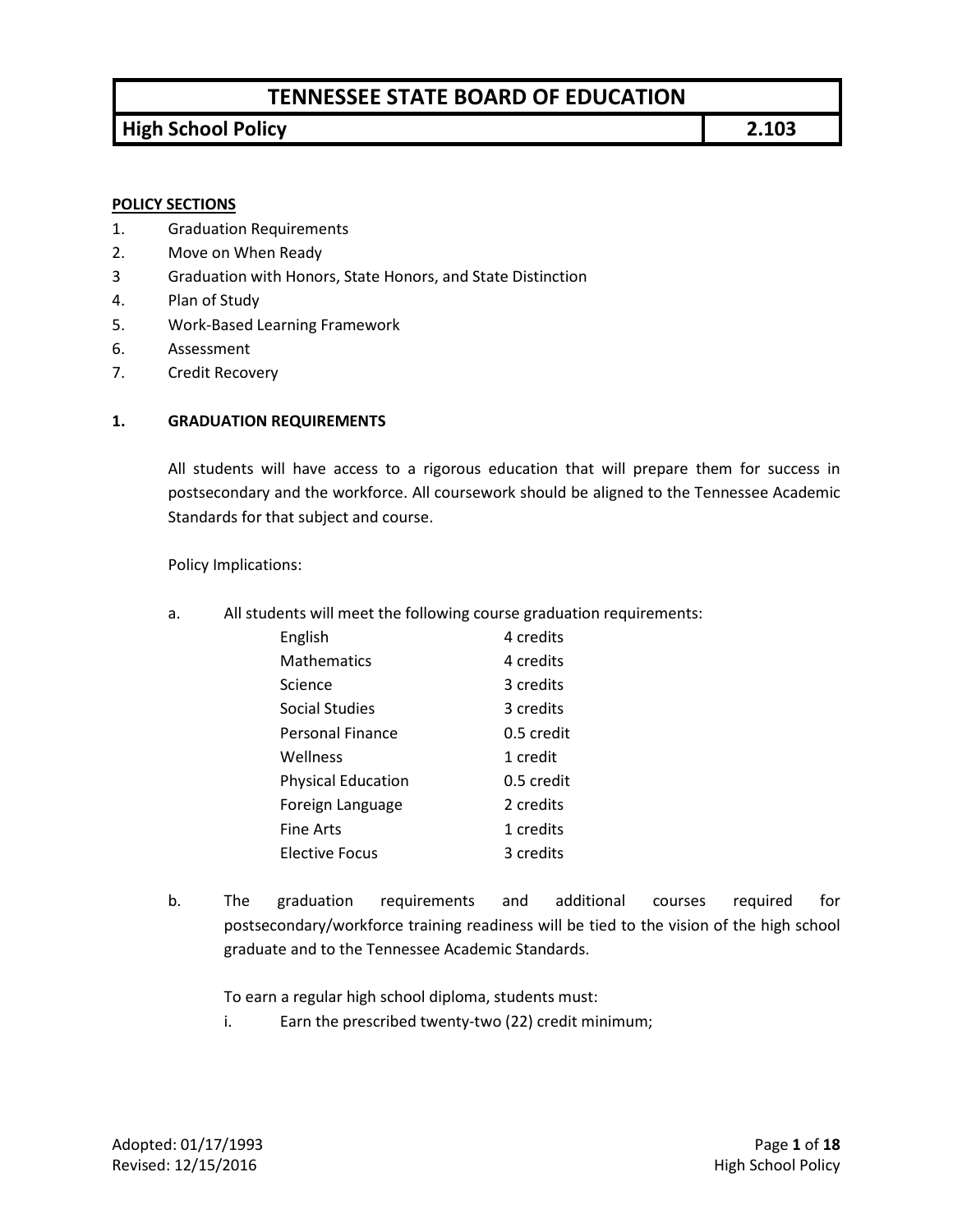**High School Policy 2.103**

- ii. Complete the ACT or SAT prior to graduation, if the student was enrolled in a Tennessee public school during their eleventh ([1](#page-1-0)1<sup>th</sup>) grade year<sup>1</sup>; and
- iii. Have a satisfactory record of attendance and discipline.
- c. Schools will minimize tracking of students by ability, eliminate central classes taught below the college preparation level, and provide all students a challenging course of study.
- d. Students with disabilities will be included in regular classes to the maximum extent possible and with appropriate support and accommodations. To earn a regular high school diploma, students with disabilities must earn the prescribed twenty-two (22) credit minimum.
- e. A special education diploma may be awarded at the end of their fourth  $(4<sup>th</sup>)$  year of high school to students with disabilities who have (1) not met the requirements for a regular high school diploma, (2) received special education services or supports and made satisfactory progress on an individualized education program (IEP), and (3) have satisfactory records of attendance and conduct. Students who obtain the special education diploma may continue to work toward a regular high school diploma through the end of the school year in which they turn twenty-two (22) years old.
- f. An occupational diploma may be awarded to students with disabilities at the end of their fourth  $(4<sup>th</sup>)$  year of high school who have  $(1)$  not met the requirements for a regular high school diploma, (2)received special education services or supports and made satisfactory progress on an IEP, (3) have satisfactory records of attendance and conduct, (4) have completed the occupational diploma Skills, Knowledge, and Experience Mastery Assessment (SKEMA) created by the Tennessee Department of Education, and (5) have completed two (2) years of paid or non-paid work experience. The determination that an occupational diploma is the goal for a student with a disability will be made at the conclusion of the student's tenth  $(10<sup>th</sup>)$  grade year or two (2) academic years prior to the expected graduation date. Students who obtain the occupational diploma may continue to work toward a regular high school diploma through the end of the school year in which they turn twenty-two (22) years old.
- g. Beginning with students entering the ninth  $(9<sup>th</sup>)$  grade in 2019, an alternate academic diploma may be awarded to students with significant cognitive disabilities at the end of

<span id="page-1-0"></span><sup>&</sup>lt;sup>1</sup> Effective beginning with those students graduating during the 2017-18 school year.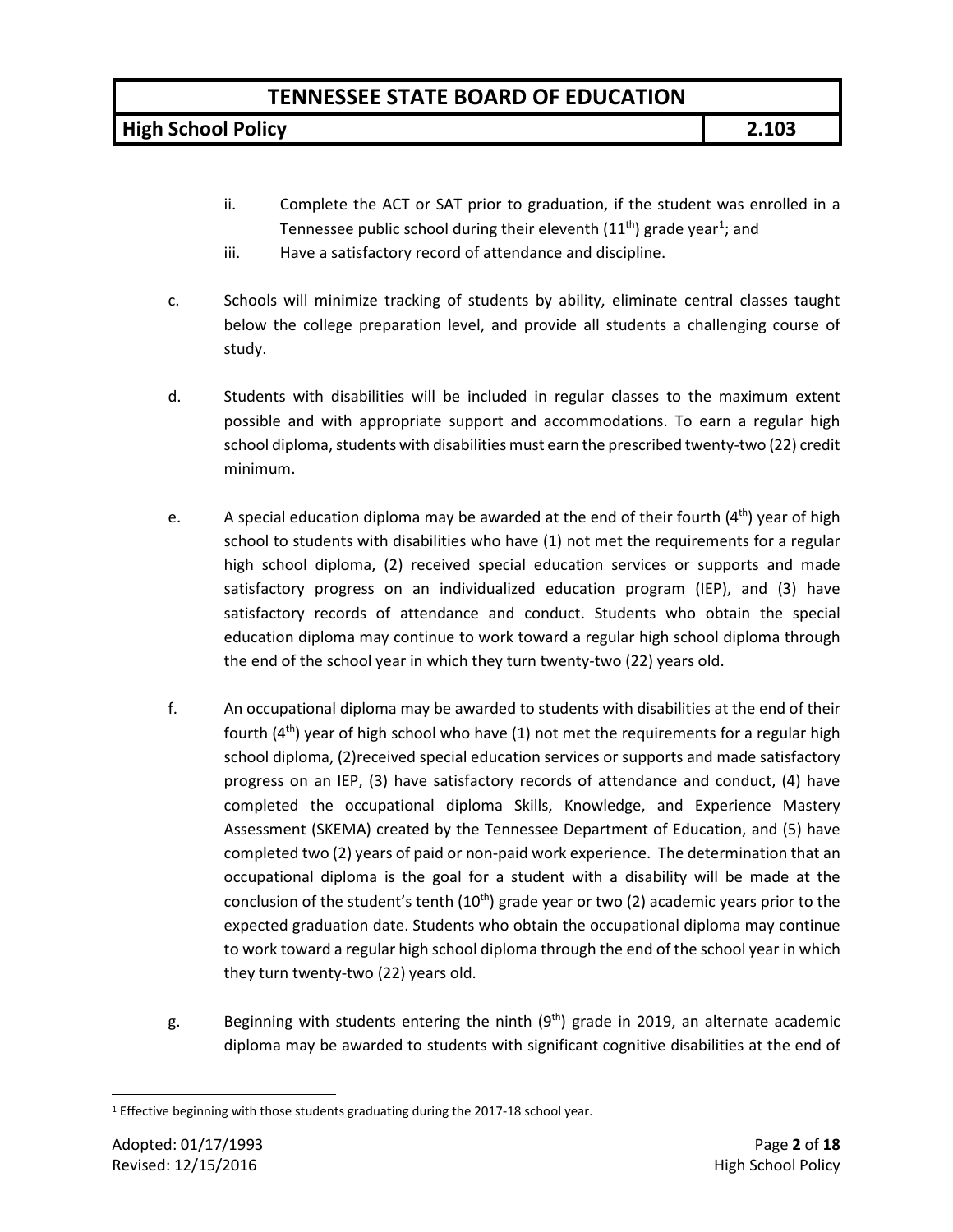### **High School Policy 2.103**

their fourth  $(4<sup>th</sup>)$  year of high school<sup>2</sup> who have  $(1)$  participated in the high school alternate assessments, (2) earned the prescribed twenty-two (22) credit minimum, (3) received special education services or supports and made satisfactory progress on an IEP, (4) have satisfactory records of attendance and conduct, and (5) have completed a transition assessment(s) that measures, at a minimum postsecondary education and training, employment, independent living, and community involvement. The required credits may be earned either through the state-approved standards or through alternate academic diploma modified course requirements approved by the State Board. A student who earns an alternate academic diploma shall continue to be eligible for special education services under IDEA until the student receives a regular high school diploma or through the school year in which the student turns twenty-two (22).

- h. Students must complete four (4) credits of English, including English I, English II, English III, and English IV.
- i. Students must complete four (4) credits of mathematics including Algebra I and II, Geometry or the equivalent Integrated Math I, II, and III, and another mathematics course beyond Algebra I or Integrated Math I. Students must be enrolled in a mathematics course each school year. Students who complete any of the required math credits prior to the ninth  $(9<sup>th</sup>)$  grade may receive graduation credit for that coursework; however, those students are still required to enroll in a mathematics course during each high school year.

The Bridge Math course is recommended for students who have not scored 19 or higher on the ACT mathematics subtest or a 460 on the SAT mathematics subtest by the beginning of the senior year. Other factors like career interest, study habits, etc. can be used to determine twelfth  $(12<sup>th</sup>)$  grade placement.

Students with a qualifying disability who have deficits in mathematics as documented in the IEP shall be required to achieve at least Algebra I and Geometry (or the equivalent Integrated Math I and Integrated Math II). The required number of credits in mathematics will be achieved through strategies such as, but not limited to, increased time, appropriate methodologies, and accommodations as determined by the IEP team.

j. Students must complete three (3) credits of Science. Students must complete Biology, Chemistry or Physics, and a third  $(3<sup>rd</sup>)$  lab science. Students with a qualifying disability as documented in the IEP shall be required to achieve at least Biology I and two (2) other lab

<span id="page-2-0"></span><sup>&</sup>lt;sup>2</sup> In order to be included in the graduation rate, the student must meet the requirements for the alternate academic diploma in four (4) years, including the summer session immediately following the fourth (4th) year of high school.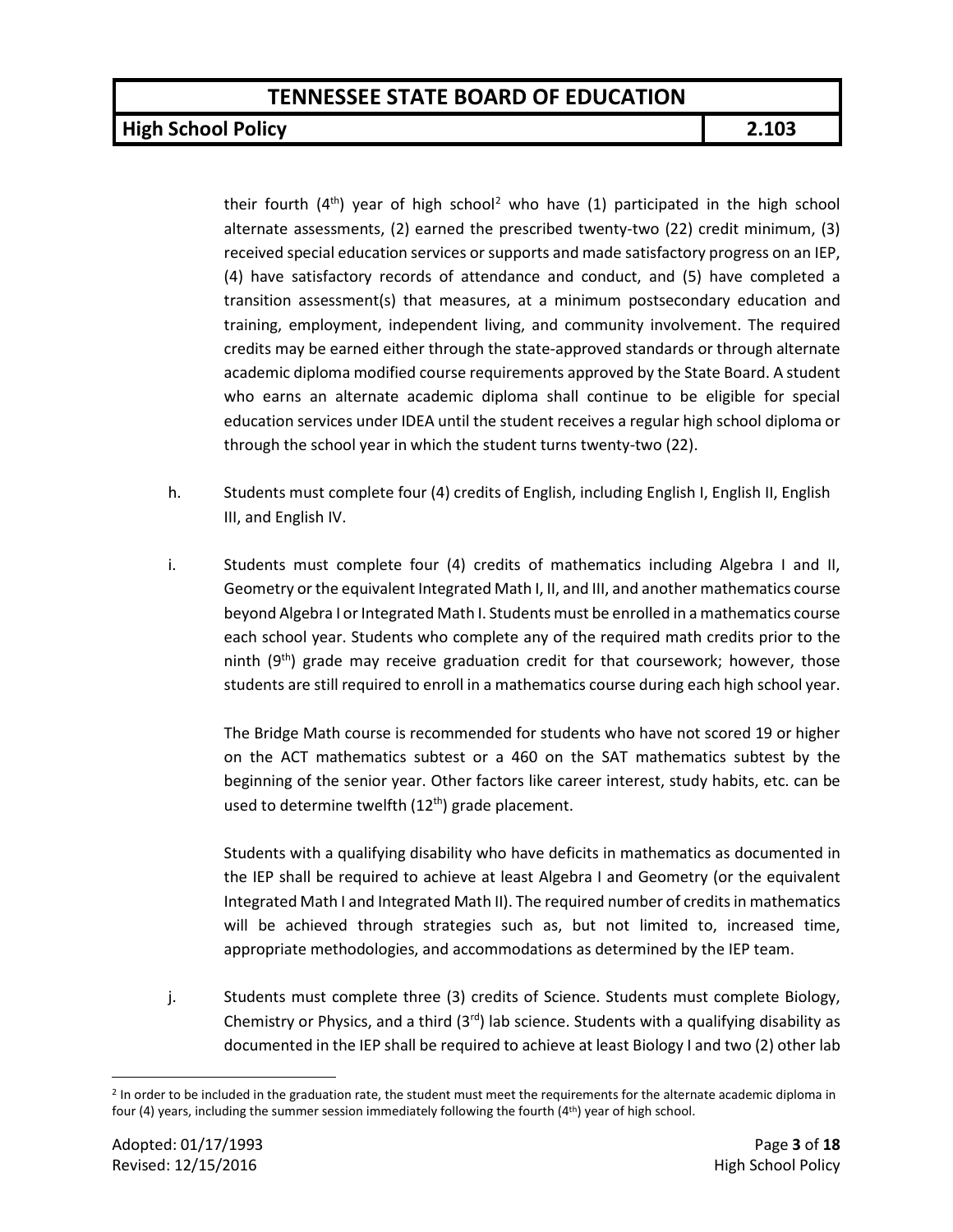**High School Policy 2.103**

science credits. The required number of credits in science will be achieved through strategies such as, but not limited to, increased time, appropriate methodologies, and accommodations as determined by the IEP team.

- k. Students must complete three (3) credits of Social Studies. The content of the social studies courses will be consistent with Tennessee Academic Standards and with admissions requirements of Tennessee public institutions of higher education. Required courses include United States History and Geography, World History and Geography, Economics, and United States Government and Civics.
- l. Students must complete one-half (½) credit in Personal Finance. Three (3) years of JROTC may be substituted for one-half  $(Y_2)$  credit of Personal Finance if the JROTC instructor attends the Personal Finance training.
- m. Students must complete one (1) credit in wellness. The wellness courses will integrate concepts from health, physical fitness, and wellness and may be taught by a team of teachers from one (1) or more teaching areas, including health, physical education, family and nutrition sciences, and health sciences education. Participation in marching band and interscholastic athletics may not be substituted for this aspect of the graduation requirements. Credit earned in two (2) years of JROTC may be substituted provided the local system has complied with requirements of the State Board of Education.

Credit for basic training may be substituted, upon the choice of the student, for the required credit in lifetime wellness and credit in one (1) elective course or for credit in two (2) elective courses.

- n. Students must complete one-half  $(\frac{1}{2})$  credit in Physical Education. This requirement may be met by substituting a documented and equivalent time of physical activity in marching band, JROTC, cheerleading, interscholastic athletics, school sponsored intramural athletics, and other areas approved by the local board of education.
- o. Students must complete two (2) credits of the same Foreign Language. The credit requirement for foreign language may be waived by the local school district for students, under certain circumstances, to expand and enhance the elective focus.
- p. Students must complete one (1) credit in Fine Arts. The credit requirement for fine arts may be waived by the local school district for students, under certain circumstances, to expand and enhance the elective focus.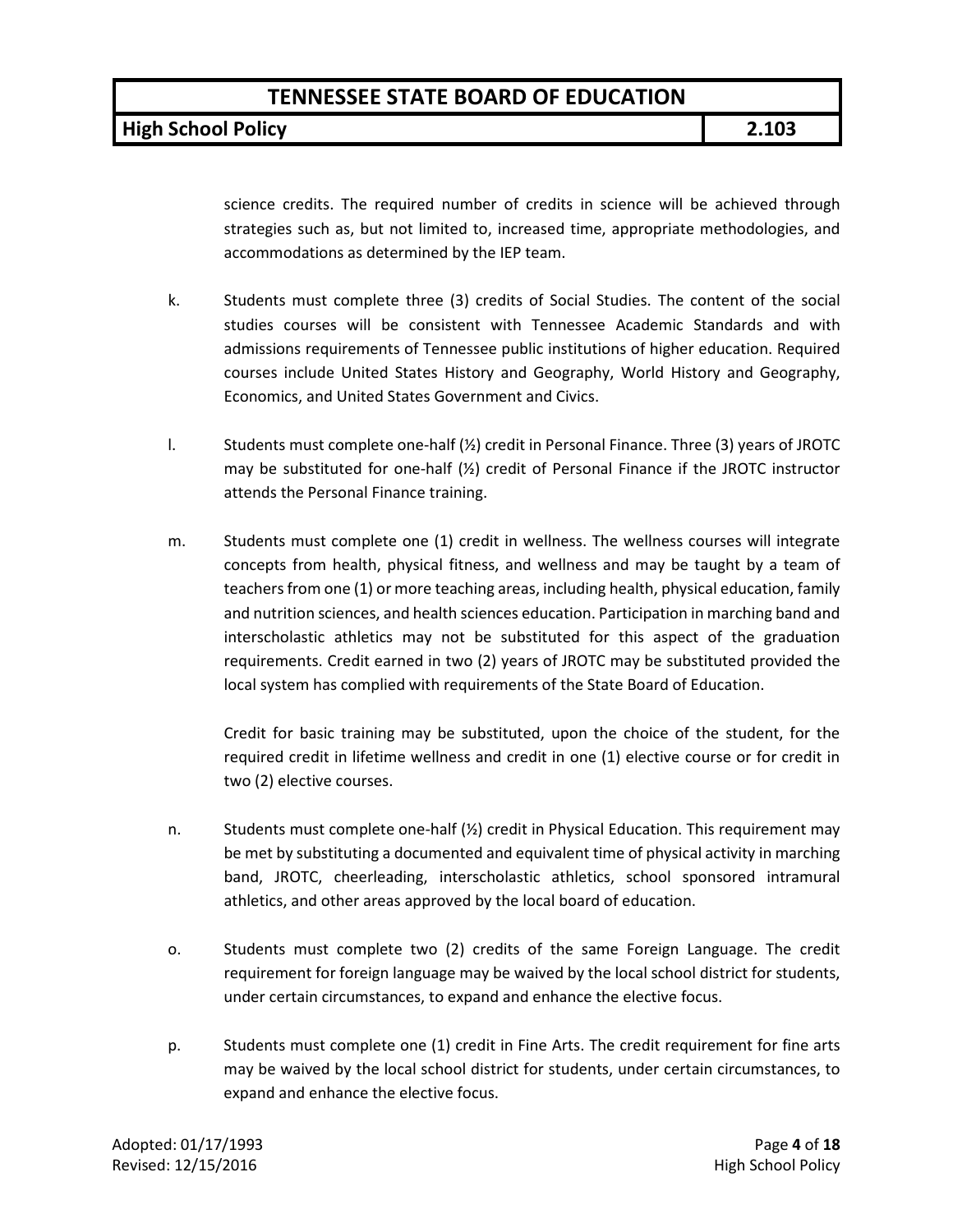**High School Policy 2.103**

q. Students must complete three (3) credits in an elective focus. All students will pursue a focused program of study designed to prepare them for the workforce and postsecondary study. The intent of the elective focus is to provide students with an opportunity to explore a particular academic area in greater depth.

The elective focus may be CTE, science and math, humanities, fine arts, AP/IB, or other areas approved by the local board of education. Students completing a CTE elective focus must complete three (3) credits in the same CTE career cluster or state-approved program of study.

Schools should make every effort to ensure that all students complete a state or locally approved elective focus; however, schools may waive the elective focus requirement for those students who transfer during the junior or senior year to a Tennessee high school from a school in another state or from a non-public school, if the completion of the elective focus would prevent or delay graduation.

Students who begin an elective focus in a Tennessee high school and transfer during the junior or senior year to another Tennessee high school may, with the permission of the Director of Schools, have the elective focus requirement waived if the receiving school does not offer the same elective focus area and is unable to offer related coursework to complete a state or locally approved focus area, or if the completion of the elective focus would prevent or delay graduation.

- r. Computer education is not specifically listed in the graduation requirements. However, T.C.A. § 49-6-1010 requires every candidate for graduation to have received a full year of computer education at some time during the candidate's educational career. Computer science and courses such as digital art and design, architectural and engineering design, programming and logic, web design, and website development will also satisfy this requirement and serve as a complement to a student's elective focus.
- s. Local high schools must accept postsecondary credits as a substitution for an aligned graduation requirement course, including general education and elective focus courses for those students who take and pass dual enrollment courses at a postsecondary institution for credit.
- t. A course schedule that presents students with the option of taking course work for the first time (i.e., first-attempt courses) during the summer should be reserved for students on an advanced or accelerated learning path. Credits received for any first-attempt courses taken during the summer may count towards the course requirements during the

Adopted: 01/17/1993 Page **5** of **18** Revised: 12/15/2016 **High School Policy High School Policy**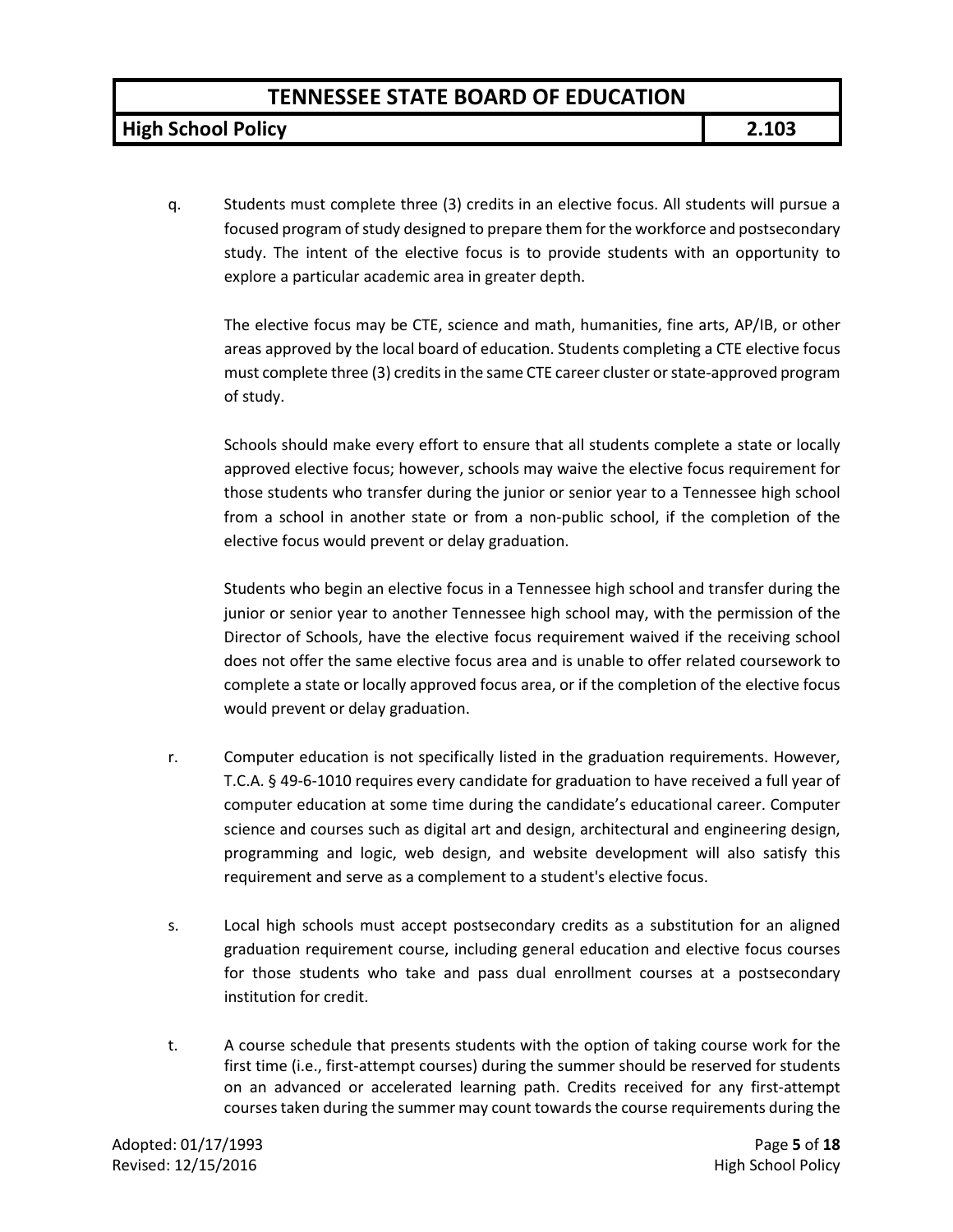**High School Policy 2.103**

subsequent school year. Any applicable End of Course examinations must be taken during the fall semester immediately following the summer course. Credit may not be given in a summer course with an associated End of Course examination (that is a first attempt at the credit) until the student takes the examination. Students taking remediation courses during the summer may receive credit immediately upon passing. Remediation courses are those courses previously attempted with a completed End of Course examination, as applicable.

#### **2. MOVE ON WHEN READY**

The *Move on When Ready Act* provides public high school students who wish to graduate more than a semester early the opportunity to graduate high school early and gain entry into a postsecondary institution.

Policy Implications:

- a. A public high school student may complete an early high school graduation program and be eligible for unconditional entry into a public two (2)-year institution of higher education or conditional entry into a public four (4)-year institution of higher education, if the student fulfills each of the following requirements:
	- i. Earns eighteen (18) credits that include;
		- 1. English I, II, III, and IV
		- 2. Algebra I and II\*
		- 3. Geometry\*
		- 4. United States History
		- 5. Two (2) courses in the same foreign language
		- 6. One (1) course selected from the following:
			- I. Economics
			- II. Government
			- III. World Civilizations
			- IV. World Geography
		- 7. One (1) course selected from the following:
			- I. History and appreciation of visual and performing arts
			- II. A standards based arts course, which may include studio art, band, chorus, dance or other performing arts
		- 8. Health and Physical Education (Wellness)
		- 9. Biology
		- 10. Chemistry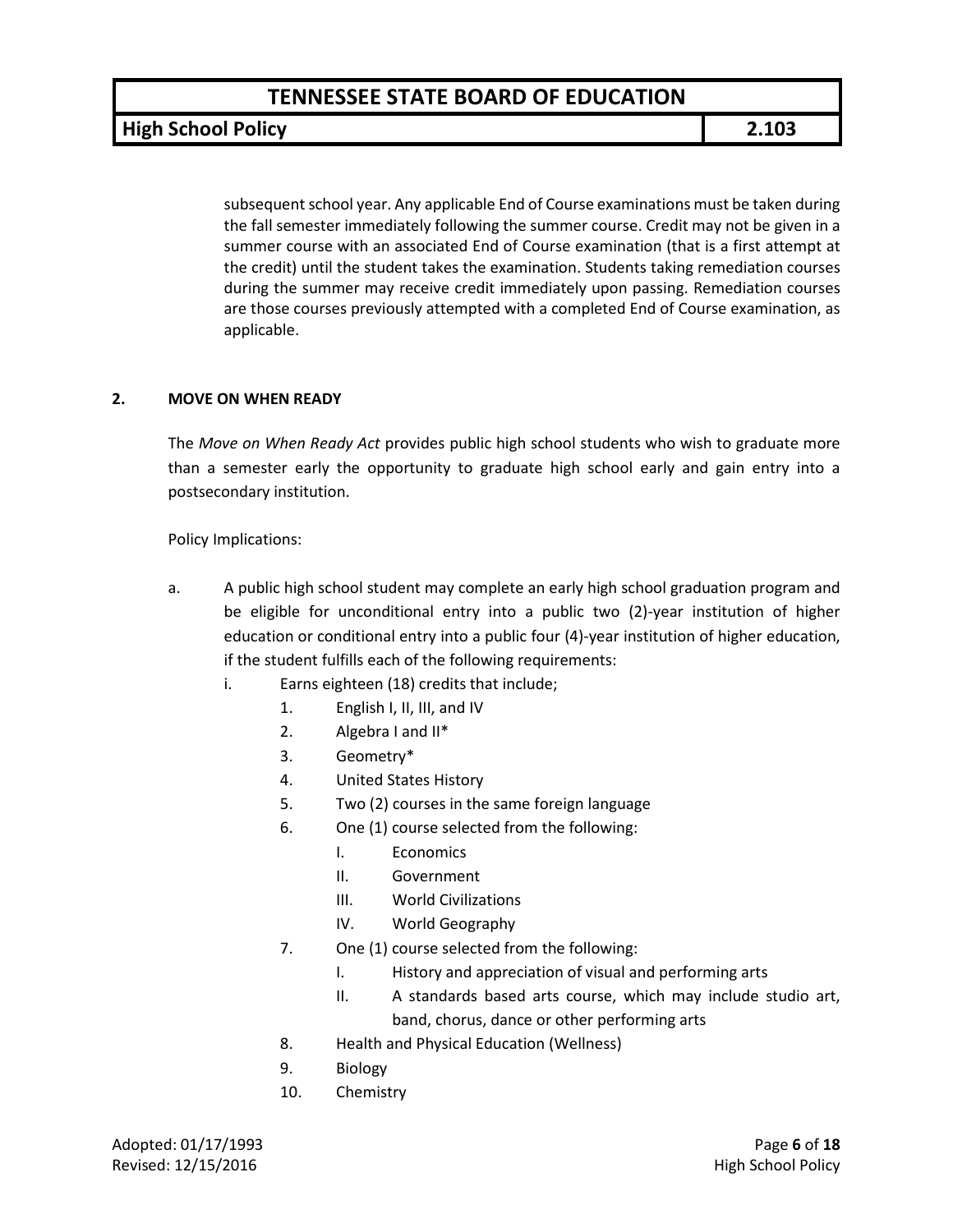**High School Policy 2.103**

\* Integrated Math I, II, and III may fulfill the Algebra I, Algebra II, and Geometry requirements in districts that offer the Integrated Math sequence.

- ii. Has a cumulative GPA of at least 3.2 on the Uniform Grading System four (4) point scale;
- iii. Scores at the On-Track or Mastered level on each End of Course assessment taken (excluding end-of-course assessments taken during the student's final semester prior to early graduation);
- iv. Meets benchmark scores of twenty-one (21) or higher composite score on the ACT or an equivalent score on the SAT;
- v. Achieves a passing score on a nationally recognized foreign language proficiency assessment; and
- vi. Completes two (2) early postsecondary courses.
- b. A student pursuing early graduation through the Move on When Ready program may take two (2) high school English courses in an academic year.
- c. A student pursuing early graduation through the Move on When Ready program must complete an intent form available from the department of education and submit it to her or his high school principal and the department of education.
- d. A student pursuing early graduation through the Move on When Ready program is exempt from any additional graduation requirements
- e. A student who completes the Move on When Ready program shall be awarded a regular high school diploma.

### **3. GRADUATION WITH HONORS, STATE HONORS, AND STATE DISTINCTION**

A variety of honors and distinctions may be awarded to graduating students meeting state or locally specified criteria.

Policy Implications:

a. School systems may design student recognition programs that allow students to graduate with honors if they have met the graduation requirements and have attained an overall grade point average of at least a 3.0 or higher on a 4.0 scale. School systems may set a higher GPA at their discretion. School systems may specify additional requirements, such as requiring students to demonstrate performance of distinction in one (1) or more areas.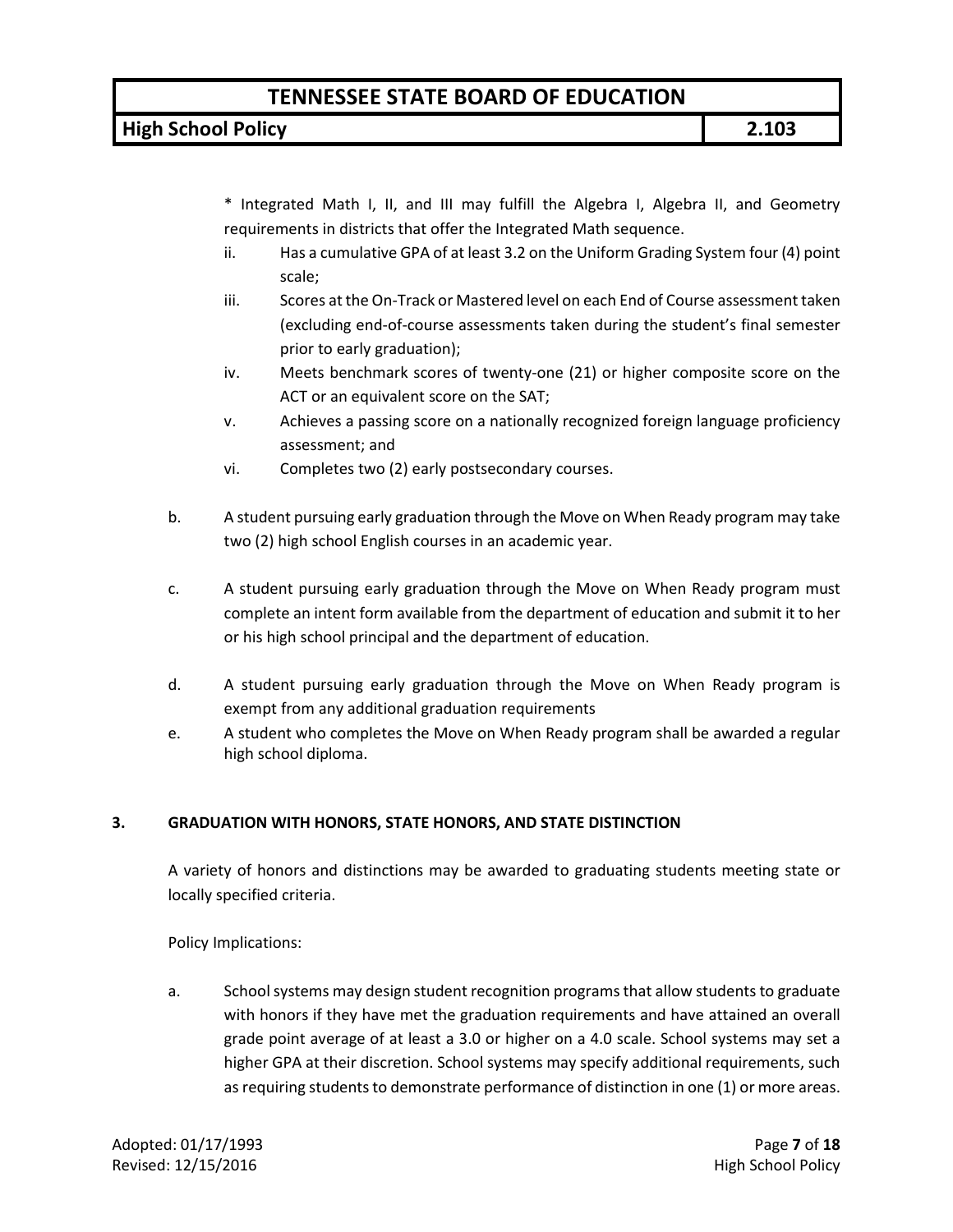**High School Policy 2.103**

- b. Students who score at or above all the subject area readiness benchmarks on the ACT or equivalent score on the SAT will graduate with state honors. Each local school board shall develop a policy prescribing how students graduating with "state honors" will be noted and recognized.
- c. Students shall be recognized as graduating with district distinction if they have met the graduation requirements, have obtained an overall grade point average of at least a 3.0 or higher on a 4.0 scale, and have earned an industry certification in his or her career interest category or a regionally recognized industry certification.
- d. A student who earns a composite score of nineteen (19) or higher on the ACT, or an equivalent score on the SAT, and earns a capstone industry certification as promoted by the Department of Education, shall be recognized as a Tennessee Tri-Star Scholar upon graduation from high school. The public high school shall recognize the student's achievement at the graduation ceremony by placing an appropriate designation on the student's diploma, or other credential, or by providing a ribbon or cord to be worn with graduation regalia. The student shall be noted as a Tennessee Tri-Star Scholar in the school's graduation program.
- e. Students will be recognized as graduating with "state distinction" by attaining a B or better average and completing one of the following:
	- i. Earn a national and/or state recognized industry certification;
	- ii. Participate in at least one (1) of the Governor's Schools;
	- iii. Participate in one (1) of the state's ALL State musical organizations;
	- iv. Be selected as a National Merit Finalist or Semi-Finalist;
	- v. Attain a score of thirty-one (31) or higher composite score on the ACT or SAT equivalent;
	- vi. Attain a score of three (3) or higher on at least two advanced placement exams;
	- vii. Successfully complete the International Baccalaureate Diploma Programme; or
	- viii. Earn twelve (12) or more semester hours of postsecondary credit.

Each local school board shall develop a policy prescribing how students graduating with "state distinction" will be noted and recognized.

- f. LEAs shall recognize students who have attained a high level of proficiency in speaking, reading, and writing in one (1) or more languages in addition to English with a Seal of Biliteracy. Students receiving this recognition shall meet the following criteria:
	- i. Complete all English language arts requirements for graduation with an overall grade point average of 3.0 or higher in those classes;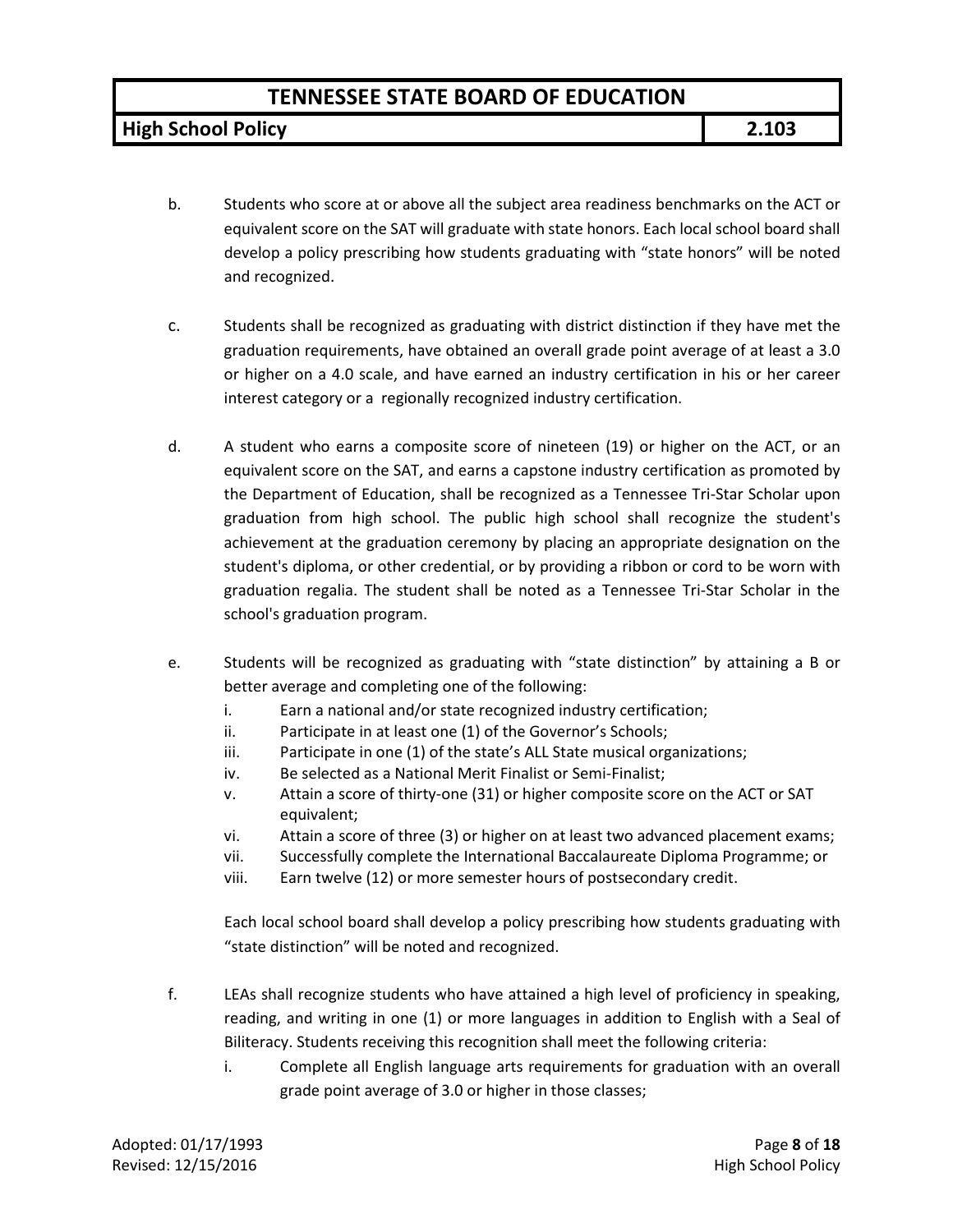**High School Policy 2.103**

- ii. Score at the advanced, on-track, or mastered level on each English language arts End of Course assessment taken (excluding End of Course assessments taken during the student's final semester prior to early graduation); and
- iii. Achieve a passing score on a nationally recognized foreign language proficiency assessment. If a nationally recognized for language assessment is not available, LEAs may develop other appropriate methods for students to demonstrate proficiency, such as through a portfolio. Any alternate model must address communication, cultures, connections, comparisons, and communities.

Each local board shall develop a policy prescribing how these students will be noted and recognized, including affixing an appropriate insignia to the diploma or transcript of the qualifying pupil indicating that such pupil has been awarded a Tennessee Seal of Biliteracy.

- g. Students who voluntarily complete at least ten (10) hours of community service each semester the student is in attendance at a public high school shall be recognized at their graduation ceremony. Each local board shall develop a policy prescribing how these students will be noted and recognized.
- h. Students graduating with a gold or platinum medal on National Career Readiness Certificate (WorkKeys) should be recognized at their graduation ceremony. Each local board will determine how these students should be recognized.
- i. Students graduating with a district-developed work ethic distinction should be recognized at their graduation ceremony. Each local board will determine how these students should be recognized.

### **4. PLAN OF STUDY**

Prior to the ninth (9<sup>th</sup>) grade or age fourteen (14), all students will develop an initial four (4)-year plan of focused and purposeful high school study. The plan will be updated annually and will connect the student's academic and career goals to school. As part of this process, all students shall take a career interest inventory during the seventh ( $7<sup>th</sup>$ ) grade and tenth ( $10<sup>th</sup>$ ) grade and use the results to inform their plan of study.

Policy Implications: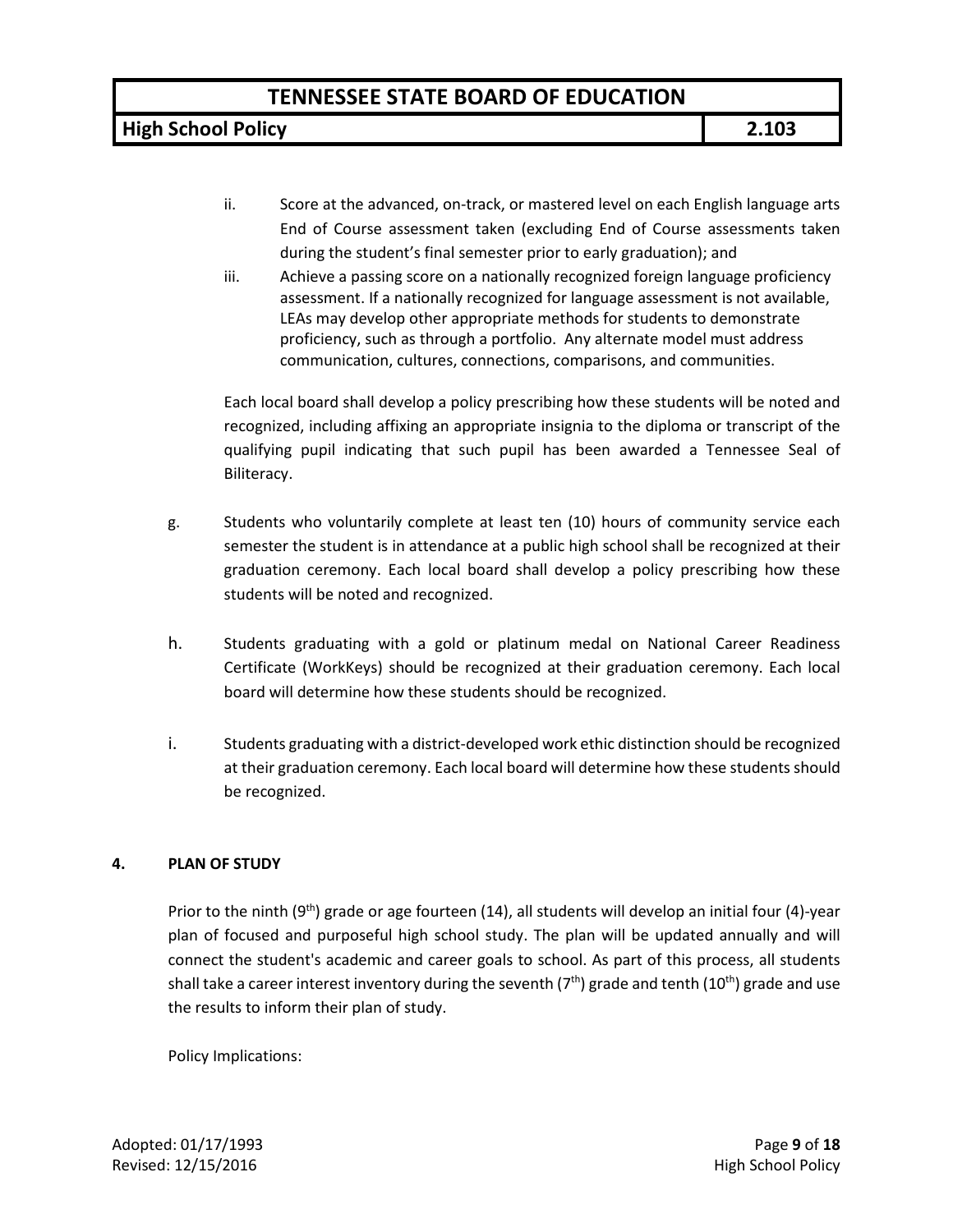**High School Policy 2.103**

- a. When a student is in the seventh (7th) grade, the student shall complete a career interest inventory, the results of which must be used to inform future course planning decisions.
- b. Beginning in seventh ( $7<sup>th</sup>$ ) grade, but no later than eighth (8th) grade, the student, parent or guardian(s), and school counselor or faculty advisor will jointly prepare an initial plan of focused, purposeful high school study that will cover either: four (4) years, grades nine through twelve (9-12) or five (5) years, grades eight through twelve (8-12).
- c. By the end of tenth  $(10^{th})$  grade, the student shall complete the second  $(2^{nd})$  career interest inventory. The parent or guardian(s) and school will focus the plan to ensure the completion of the program of study and a smooth transition to postsecondary study and work. The plan should be informed by results from the career interest inventory and contain information about career options and long-term goals supported by the plan through the courses to be taken in the eleventh  $(11<sup>th</sup>)$  and twelfth  $(12<sup>th</sup>)$  grades as well as courses to be taken at the postsecondary level.
- d. The plan of study shall be reviewed annually by the student and school counselor or faculty advisor, and revised based on the student's academic progress and changes in the student's interests and career goals. Results of various types of assessments will also be used in adjusting the plan of study.
- e. High school and middle grades faculty will collaborate in planning curriculum and the transition between middle grades and high school.
- f. For students with an IEP, the four(4) year or five (5) year plan of study should also connect the student's goals for high school including, the courses and/or training and/or skills necessary to meet his or her potential after high school. The required plan will include identifying possible transition service needs of the student under the applicable components of the student's IEP.

#### **5. WORK-BASED LEARNING FRAMEWORK**

Students will have access to a system of structured work-based learning (WBL) experiences that allows them to apply classroom theories to practical problems and to explore career options. The following Work-Based Learning Framework will govern all WBL experiences. The Tennessee Department of Education will provide school systems with a Work-Based Learning Policy Guide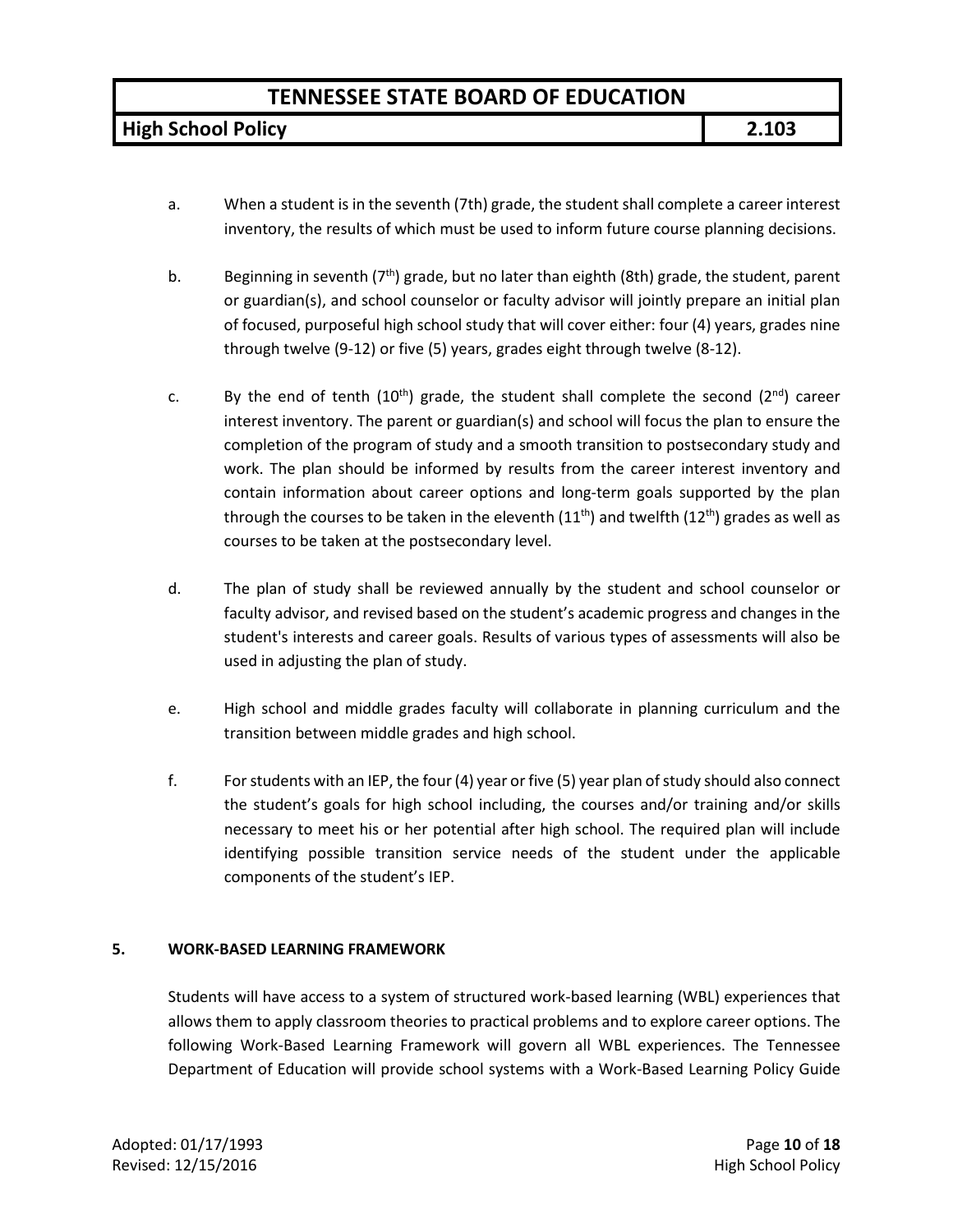**High School Policy 2.103**

and Work-Based Learning Implementation Guide consistent with this framework to address training requirements, program expectations, and legal requirements.

Policy Implications:

- a. **Structure of the Program.** Structured WBL experiences may be paid or unpaid, may occur in public, private, or non-profit organizations, or on-site at the school; they may occur during or outside of school hours and may result in the attainment of academic credit when WBL course standards are met. In all instances, all federal and state labor laws shall be observed.
- b. **Coordination of the Program.** A Work-Based Learning Coordinator, in conjunction with a team of supervising teachers as outlined by the Work-Based Learning Policy Guide and the Work-Based Learning Implementation Guide, will be responsible for (1) the recruitment of appropriate work sites, (2) coordination of ongoing communications with workplace mentors, (3) facilitation of instruction that meets the WBL Framework requirements and WBL course standards where applicable, and (4) all required documentation related to student work, safety training, and job placements as outlined by the Work-Based Learning Policy Guide and the Work-Based Implementation Guide.
- c. **Supervision of Students.** A designated workplace mentor will supervise each student. Regular monitoring will be provided by a dedicated supervising teacher or the WBL Coordinator to ensure WBL Framework requirements are met as outlined in the Work-Based Learning Policy Guide and the Work-Based Learning Implementation Guide.
- d. **Development of Personalized Learning Plans.** A personalized learning plan will be created for each student and will address applicable employability skills, including, but not limited to, (1) the application of academic and technical knowledge and skills, (2) career knowledge and navigation skills, (3)  $21^{st}$  Century learning and innovation skills, and (4) personal and social skills. The personalized learning plan will also include safety trainings appropriate to the WBL experience as covered by the supervising teacher, the workplace mentor, or both, and as outlined in the Work-Based Learning Policy Guide and the Work-Based Learning Implementation Guide.
- e. **Student Assessment Using Multiple Measures.** Students must exhibit work readiness, knowledge, attitudes, and skills as determined by the supervising teacher and workplace mentor and consistent with the Work-Based Learning Policy Guide and the Work-Based Learning Implementation Guide before beginning a WBL experience. During the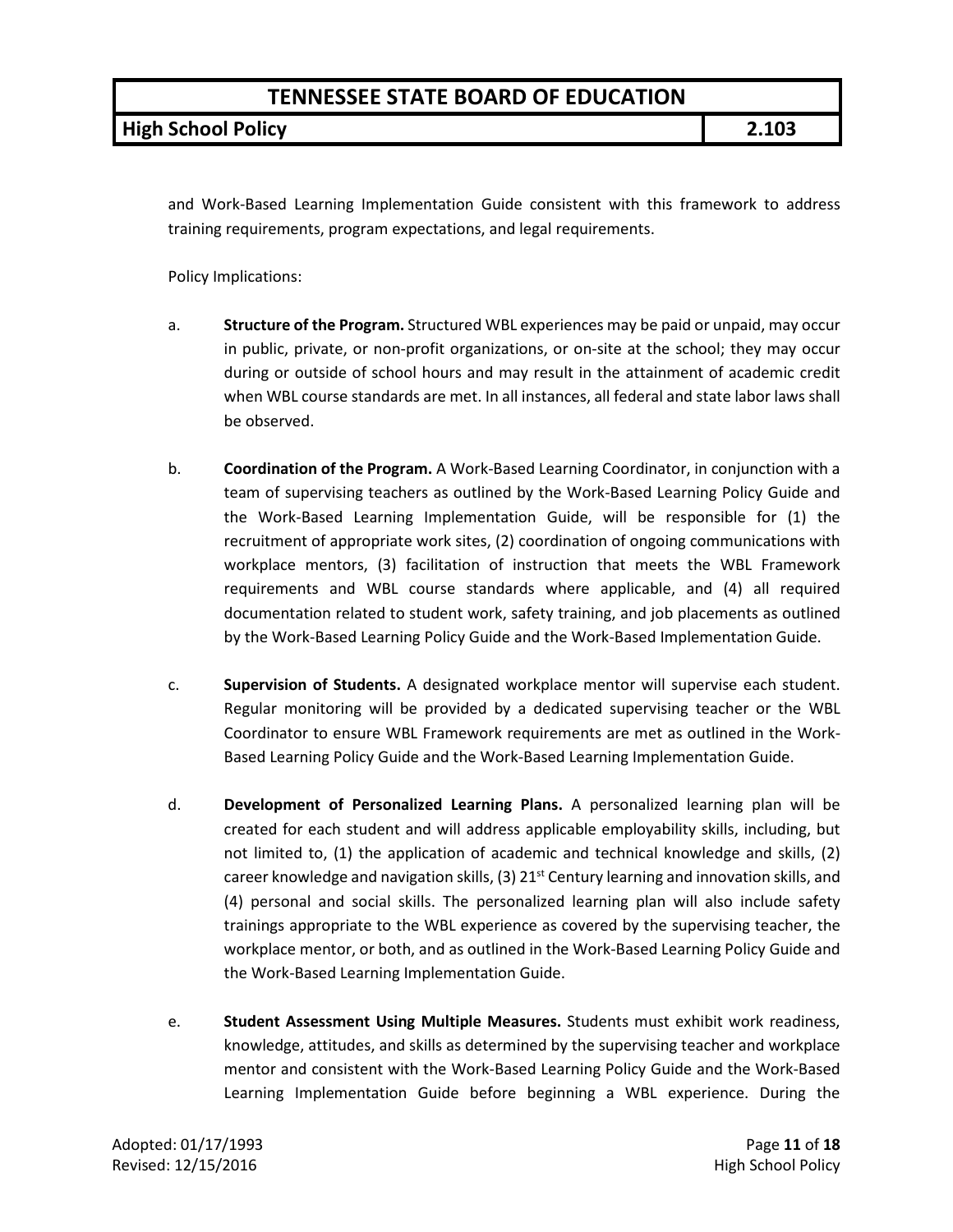**High School Policy 2.103**

experience, students will practice the employability skills identified in their personalized learning plan. Students will demonstrate their knowledge and skill attainment through the development of artifacts and/or portfolios that may include, but are not limited to: work products, evaluations, original research, reflections, and presentations as outlined in the Work-Based Learning Policy Guide and Work-Based Learning Implementation Guide.

f. **Evaluation of Program Quality**. Local boards of education will adopt a process for evaluation and assessment to ensure WBL experiences are of high quality for the student. Recommended evaluation tools are provided in the Work-Based Learning Implementation Guide.

#### **6. ASSESSMENT**

The assessment program is consistent with legislative intent as specified in the accountability provisions of the state *Education Improvement Act* (1992) and the federal *Every Student Succeeds Act* (2015). The assessment program focuses on enabling all students to succeed in challenging coursework by beginning with use of results of the seventh  $(7<sup>th</sup>)$  and eighth  $(8<sup>th</sup>)$  grade Tennessee Comprehensive Assessment Program (TCAP) for diagnostic purposes to determine the appropriate educational experience for entering ninth  $(9<sup>th</sup>)$  grade students. School systems will determine the appropriate array of programs; schools will incorporate strategies into their school improvement process. The focus must be on providing high quality instruction, sometimes over extended periods of time, so that all students can be successful. Schools will also use examinations administered in high school for diagnostic purposes. Policy Implications:

- a. **Rationale for Assessment**. The purposes to be served and the rationale for testing include the following:
	- i. **Improvement of Student Learning in Major Content Areas**. The examinations will align with the state standards and will include both content knowledge and critical thinking skills.
	- ii. **Preparation for Further Learning**. Examinations occurring early in the student's high school program of study will help prepare them for success in subjects taken later.
	- iii. **Diagnostic Information**. The examinations will help students to improve their performance and help prepare them for the ACT, SAT, and successful entry into postsecondary educational programs.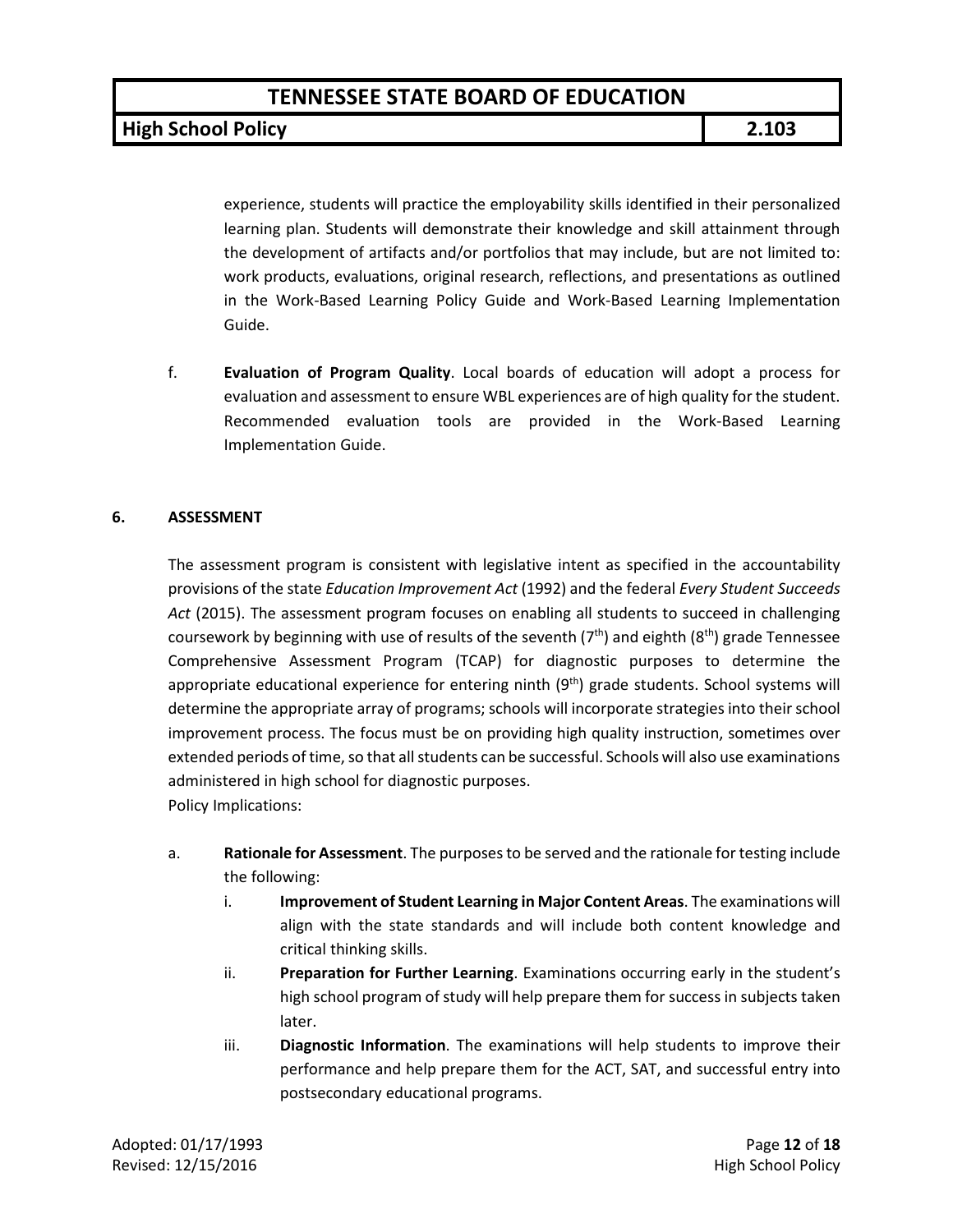**High School Policy 2.103**

- iv. **School and Program Improvement**. The examinations will provide data that can be used to improve the effectiveness of the instructional delivery system at the school and the school system.
- v. **Accountability**. The examinations will provide for teacher, school, and school system accountability. To provide for school and school system accountability, the proposed program provides for examinations in four areas: English language arts, mathematics, science, and social studies. These academic areas are important for the successful transition to work and postsecondary study. Students will take the examinations in the year they complete the relevant content standards and course work or at the earliest available test administration.
- b. **End of Course Examinations**. End of Course (EOC) examinations will be administered in the following subjects: English I, English II, English III, Algebra I, Geometry, Algebra II, Integrated Math I, Integrated Math II, Integrated Math III, U.S. History, Biology I, and Chemistry.
	- i. The state will report scores for schools and school systems for academic achievement and academic gain.
	- ii. Students will take the examinations in the semester they complete the relevant course work or at the earliest available test administration. Only students who are enrolled in a course with an associated End of Course examination shall take the End of Course examination. Students enrolled in a substituting course without an End of Course examination explicitly tied to the State Board of Education approved content standards of that course shall not take an End of Course examination. This exemption applies to all substituting courses, including, but not limited to Advanced Placement, Cambridge AICE, International Baccalaureate, local and statewide dual enrollment, and local and statewide dual credit courses.
	- iii. Students enrolled in courses with End of Course examinations may not withdraw from such courses for the remainder of the course after being enrolled in the course for at least twenty-five percent (25%) of the instructional days in the course.
	- iv. Students will not be required to pass any one (1) examination, but instead students must achieve a passing score for the course in accordance with the State Board of Education's Uniform Grading Policy.
	- v. Results of individual student performance from all administered End of Course examinations will be provided in a timely fashion to facilitate the inclusion of these results as part of the student's grade. Each LEA must establish a local board policy that details the methodology used and the required weighting for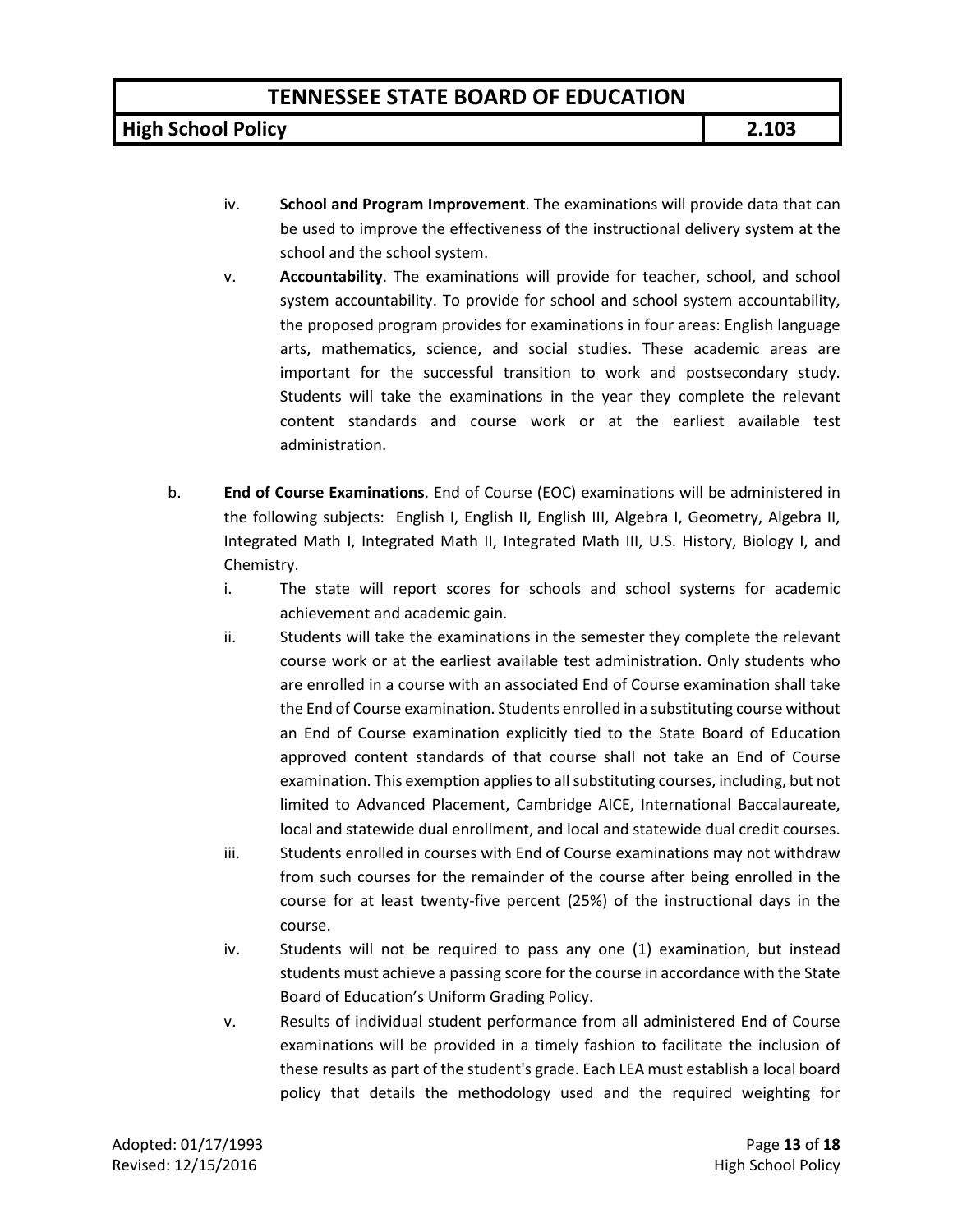**High School Policy 2.103**

incorporating student scores on EOC examinations into final course grades. If an LEA does not receive its students' End of Course examination scores at least five (5) instructional days before the scheduled end of the course, then the LEA may choose not to include its students' End of Course examination scores in the students' final course grade. The weight of the EOC examination on the student's final average shall be ten percent (10%) in the 2016-2017 school year, fifteen percent (15%) in the 2017-2018 school year; and shall be determined by the local board from a range of no less than fifteen (15%) and no more than twenty-five (25%) in the 2018-2019 school year and thereafter.

- c. **Eleventh (11th) Grade Assessment.** As a strategy for assessing student readiness for postsecondary education, students enrolled in a Tennessee public school during their eleventh  $(11<sup>th</sup>)$  grade year shall take either the ACT or SAT. To receive a regular high school diploma, all students enrolled in a Tennessee public school during their eleventh  $(11<sup>th</sup>)$ grade year must take either the ACT or SAT.
- d. **United States Civics Test.** Beginning January 1, 2017, all high school students shall be given a United States civics test.
	- i. The LEA shall prepare the civics test. The test shall be comprised of at least twenty-five (25) questions and no more than fifty (50) questions. Questions shall be selected from the one hundred (100) questions that are set forth within the civics test administered by the United States citizenship and immigration services to persons seeking to become naturalized citizens. The LEA may prepare multiple versions of the test for use in different schools and at different times.
	- ii. A student shall pass the test if the student correctly answers at least seventy percent (70%) of the questions. The LEA may provide students with the opportunity to take the test as many times as necessary.
	- iii. A student who has an individualized education program (IEP) under which the civics test is determined to be an inappropriate requirement for the student shall not be required to take the civics test.
	- iv. A school, all of whose seniors receiving a regular diploma, make a passing grade on the United States civics test shall be recognized on the Tennessee Department of Education's web site as a United States civics all-star school for that school year. A passing grade is not a condition of receiving a regular diploma.
- e. **Project-based Civics Assessment.** All LEAs shall implement a project-based assessment in civics at least once in grades nine through twelve (9-12).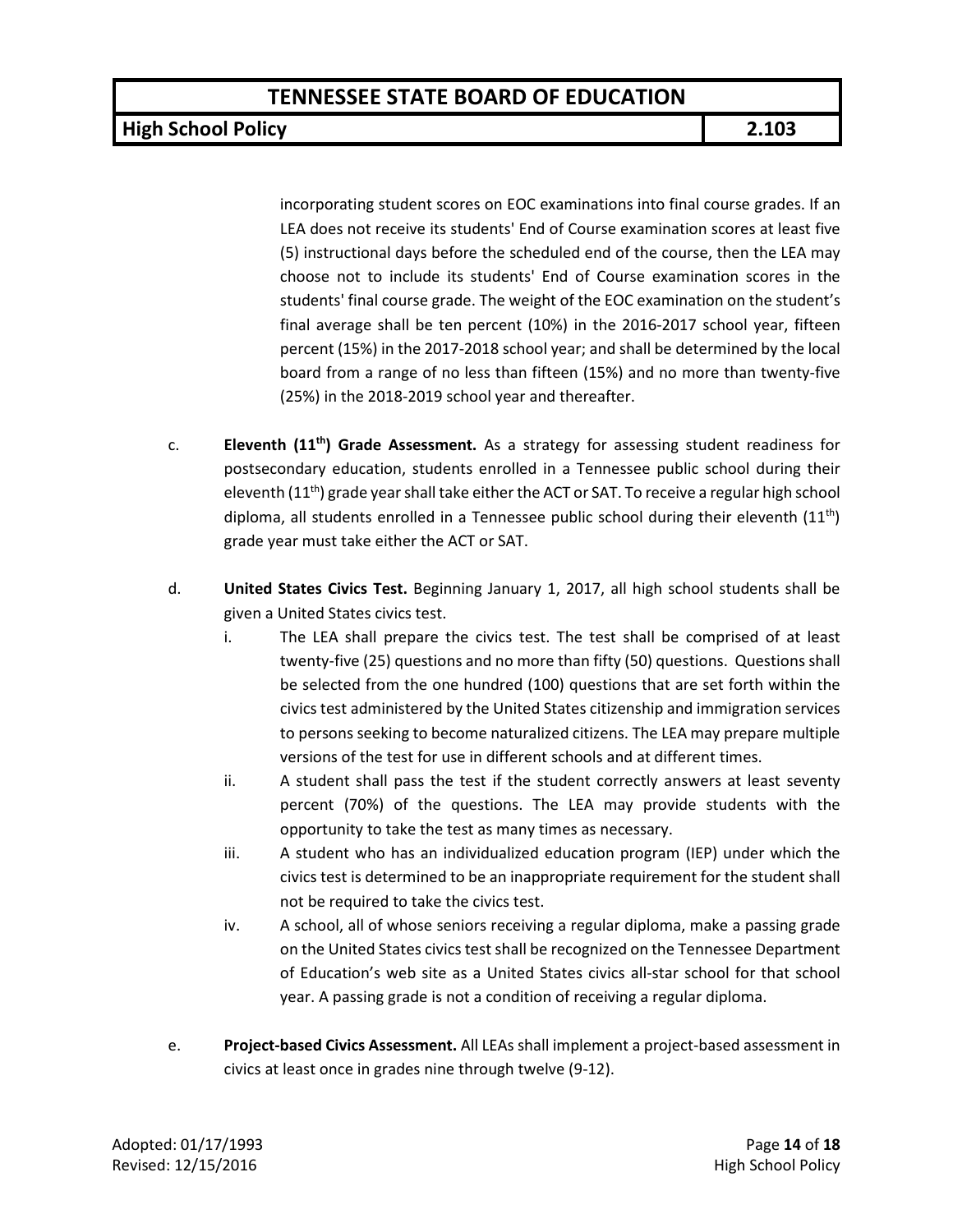**High School Policy 2.103**

- i. The project-based assessment must be developed by the LEA and must measure the civics learning objectives contained in the social studies standards and allow students to demonstrate understanding and relevance of public policy, the structure of federal, state and local governments and both the Tennessee and the United State constitutions.
- ii. "Project-based" means an approach that engages students in learning essential knowledge and skills through a student-influenced inquiry process structured around complex authentic questions and carefully designed products and tasks.
- iii. LEAs must submit verification of implementation of the project-based assessment to the department of education.
- f. **Adult Students.** Adult students from high school graduating classes 1988-2012, who have not received a diploma, but have met all graduation requirements with the exception of the requirement for a diploma assessment, have two options to complete the requirements for a diploma:
	- i. Adult students may choose to take the Gateway assessment. If these students achieve a passing score on the relevant Gateway assessment, they may receive a diploma.
	- ii. If an adult student does not wish to take the diploma assessment, or if they require additional courses to complete the course work for graduation, they may enroll in an adult high school. Upon enrollment, they will be required to take and pass all courses required under the current diploma guidelines. Students who have enrolled in an adult high school and are meeting current diploma requirements are not required to take an End of Course examination or the Gateway assessment.
- g. **Local Assessment Policy.** All LEAs shall annually include in each school's student handbook, or other policy guidebook, and post to the district website, a local assessment policy. The assessment policy shall be posted to the district website by July 31 each year and shall include, at a minimum, the following information:
	- i. The names of all state and locally required assessments that will be administered in the upcoming school year;
	- ii. The purpose and use of each assessment;
	- iii. Information on how each locally required assessment complements and enhances student instruction and learning and how each local assessment serves a purpose distinct from required state assessments;
	- iv. The grade or class for which the assessment is to be administered;
	- v. The tentative date or dates on which the assessment will be administered;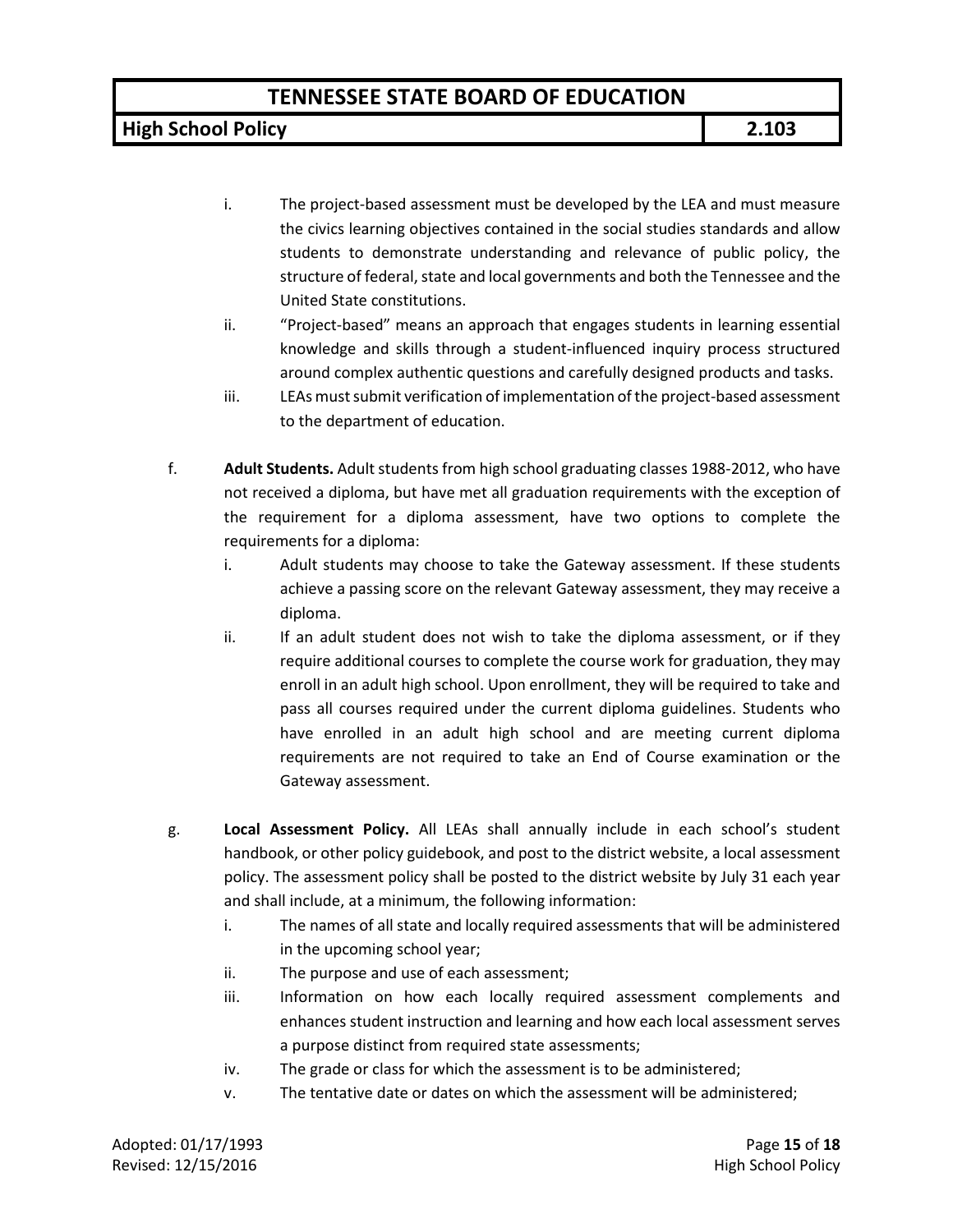**High School Policy 2.103**

- vi. The local policy on the inclusion of TCAP scores into a student's grade, including the percentage that TCAP scores will be weighted for each grade level, the methodology by which the grades will be calculated for inclusion in student grades, and the policy on excluding TCAP scores if they are not received at least five (5) instructional days before the end of the course;
- vii. The anticipated timeframe when parents and students will receive results from the assessment; and
- viii. Information on how parents can access the items on the student's state-required summative standardized assessments and the student's answers.

### **7. CREDIT RECOVERY**

Credit recovery is a course-specific, standards based extended learning opportunity for students who have previously been unsuccessful in mastering the standards required to receive course credit or earn promotion. Credit recovery programs, in general, have a primary focus of helping students stay in school and graduate on time.

Local boards of education shall develop credit recovery program rules, regulations, and processes (referred to as "credit recovery policies" throughout). These policies shall be formally adopted by the local board of education, posted to the district's website, and provided in writing to any participating students, parents, or legal guardians. At a minimum, credit recovery policies must address the following standards for admission and removal, instruction, content and curriculum, and grades.

Policy Implications:

### **a. Admission and Removal.**

- i. No LEA shall admit or otherwise enroll students in credit recovery courses unless all of the following are true:
	- 1. The student's parent or legal guardian gives written consent for the student to enroll in the proposed credit recovery course. Parents/guardians should be informed that not all postsecondary institutions will accept credit recovery courses for credit and that the NCAA Clearinghouse will not accept credit recovery courses for credit.
	- 2. The student has previously taken an initial, non-credit recovery section of the proposed course. Credit recovery is designed to be a remediation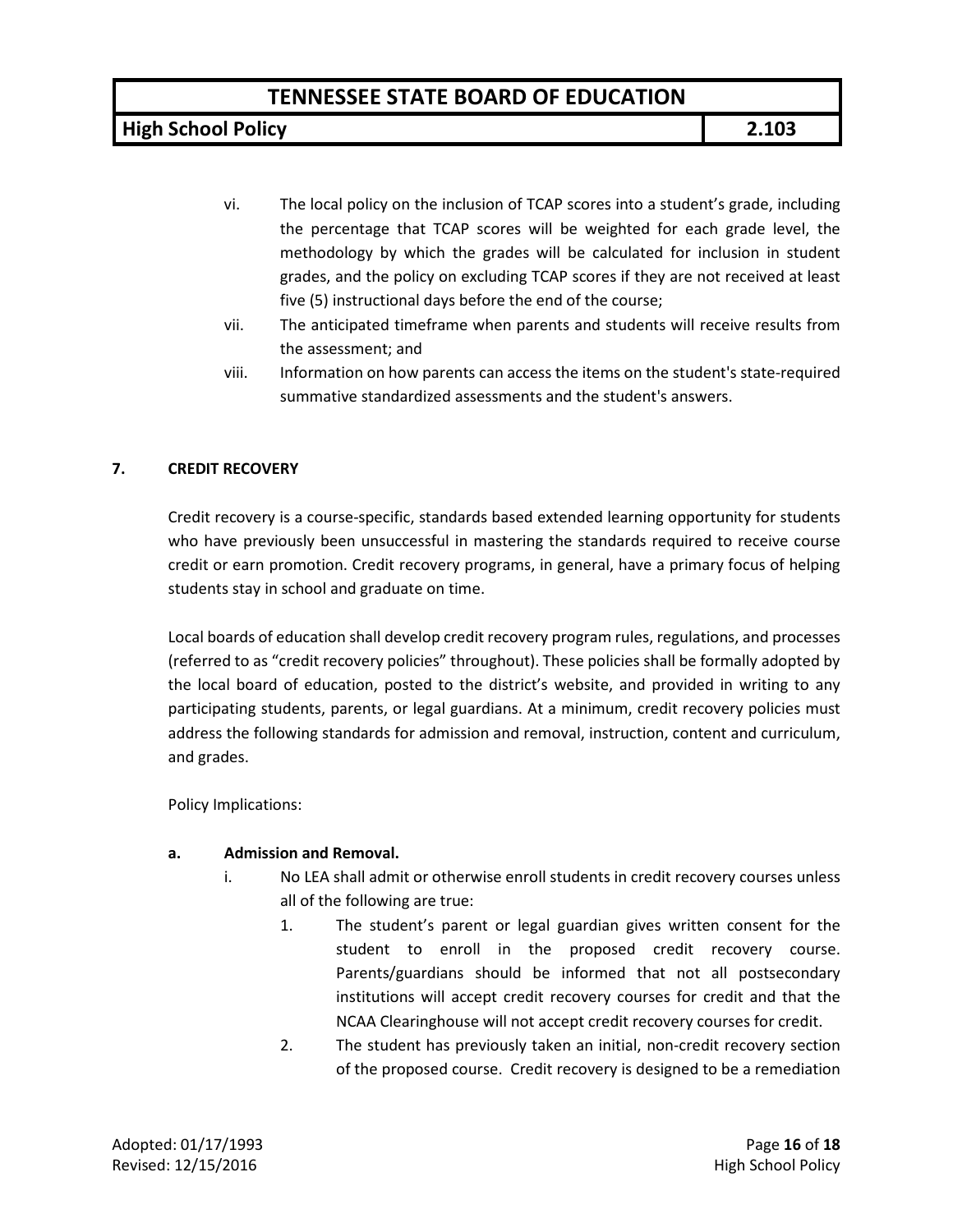### **High School Policy 2.103**

option for students, and a credit recovery course shall not be the first time a student is exposed to the course content.

- 3. The student mastered at least fifty percent (50%) of the course standards as evidenced by the course grade in a non-credit recovery section of the course or a diagnostic assessment. Students who mastered below fifty percent (50%) of the course standards as evidenced by the course grade in a non-credit recovery section of the course or a diagnostic assessment, must re-take the course.
- ii. If a student isseeking to recover credit for the first semester of a two (2)-semester course, the student may not receive the full credit for the course until they have enrolled in and passed the second semester of the course and taken any applicable End of Course examinations.
- iii. Local board of education credit recovery policies may set additional requirements for admission to and removal from credit recovery programs including but not limited to attendance, discipline, availability of coursework, availability of space, appropriate progress, and grades.
- iv. Local boards of education shall track and designate students enrolled in credit recovery courses as directed by the Tennessee Department of Education.

### b**. Instruction.**

- i. Students enrolled in any credit recovery courses must be assigned to a teacher of record.
- ii. Credit recovery teachers of record must be endorsed and certified in any content area(s) for which they oversee credit recovery courses.
- iii. Credit recovery teachers of record must be responsible for reviewing initial student diagnostic results; assisting in determining appropriate goals, coursework, and assignments for students; working closely with credit recovery facilitators on class content and instruction; and reviewing final student work.
- iv. Credit recovery facilitators may be responsible for day-to-day oversight and facilitation of credit recovery programs, under the guidance of the credit recovery teacher of record.
- v. Local boards of education shall ensure that credit recovery facilitators receive training pertaining to the credit recovery course organization, online instruction management, and related technology.
- vi. LEAs shall ensure that all credit recovery courses:
	- 1. Align with Tennessee's current academic standards for the relevant course content area, as approved by the State Board of Education.